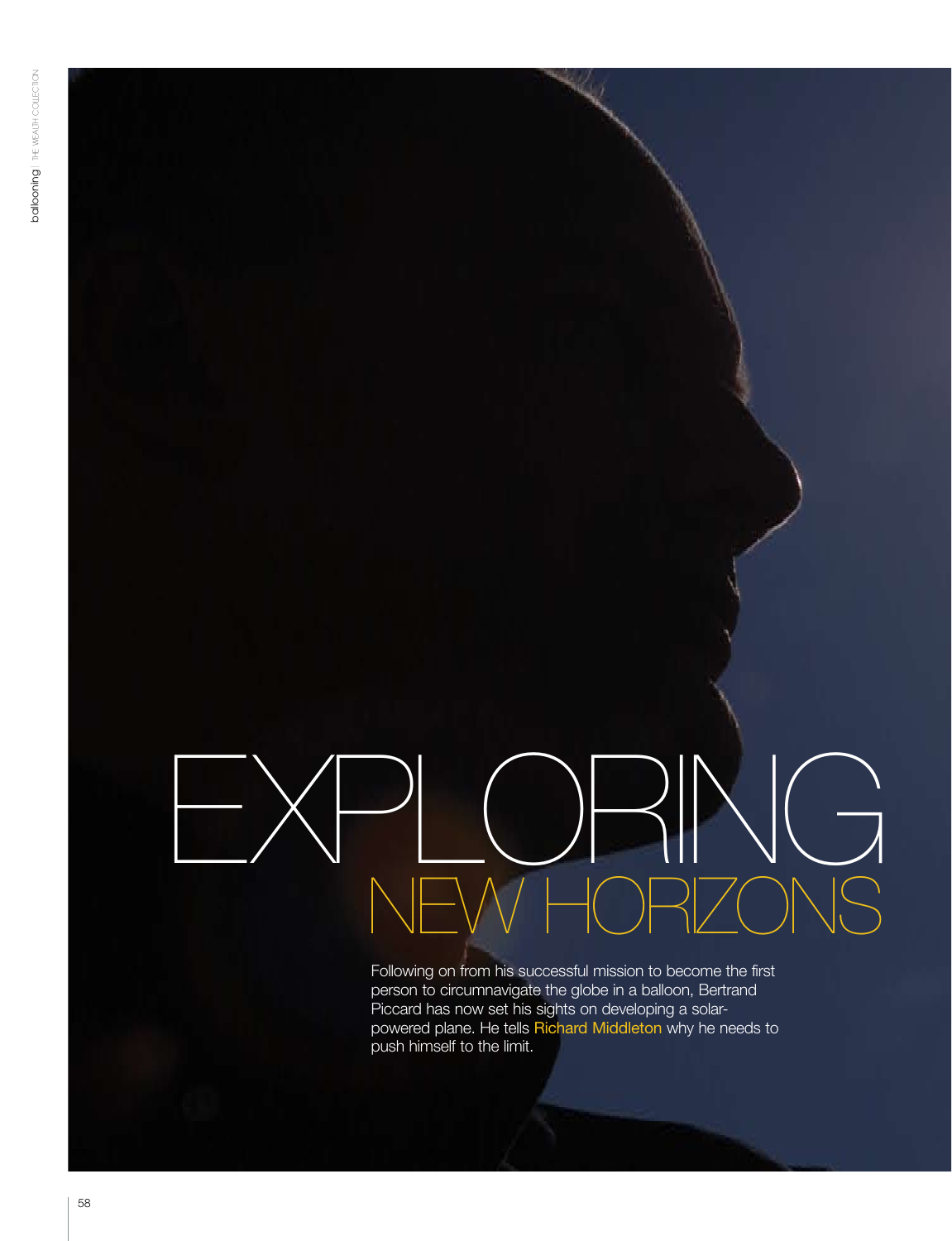In a scorching day in March 1999, as the Egyptian desert baked under 40°C heat, the *Breitling Orbiter 3* balloon descended back to Earth, completing an epic flight in aviation history. That moment under 40ºC heat, the *Breitling Orbiter 3* balloon descended back to marked the culmination of one man's vision and the six years he had devoted to completing the flight.

Bertrand Piccard was born in 1958 in Lausanne, Switzerland, into a family of explorers, scientists and adventurers. His father, Jacques Piccard, was the first person to dive to the deepest oceanic trench, while his grandfather, Auguste, was the first to explore the stratosphere.

Talking to Piccard, it is clear that his family's adventurous background has shaped his life, and he seems a man very much at ease with himself and his achievements. 'My father worked for NASA for a time, so as a child I was able to meet most of the Apollo crews,' he says. 'That's when I decided I wanted a life like that, of exploration and adventure.'

Piccard studied psychiatry to doctorate level, after which he worked in a Swiss hospital. Talking to him, it is clear that this interest has never left him, and his calm, measured but ambitious attitude towards life comes from his adventurous family and his fascination with what makes humans behave the way they do, especially in extreme situations.

### Taking flight

It was this interest that ultimately persuaded Piccard to take to the skies. Flying became his passion, from micro-lights to parachuting, he tried every method he could, becoming the European hang-gliding champion in 1985.

'I loved hang-gliding, but when I came to ballooning it changed the way I looked at the world. When you float in a balloon, you have to deal with the unknown. You fly with the wind; you allow it to carry you along its path and you have to deal with the challenges it lays before you. I love that part of the sport.'

Piccard quickly gained his Balloon Pilot licence before entering and winning the Chrysler Challenge in 1992 with the first transatlantic balloon flight. He then set his sights on becoming the first person to circumnavigate the globe in a hot air balloon.

'It is the same as the mountaineer who wants to climb Everest or the astronaut who dreams about going to the moon,' says Piccard. 'I dreamed about flying non-stop around the world. It was the last holy grail of aeronautics, the last great adventure of the century.'

# A long journey

Piccard then embarked on what would prove to be a six-year project. To complete the record he would need to navigate every meridian, travelling over 25,000km. This would take an estimated 20 days; however, the longest time spent airborne until then was just six days.

**Controller** 

It was around this time, in the mid-1990s, that the dream of becoming the first person to fly non-stop around the world in a balloon came to the attention of the media, most notably with the high-profile attempts of Richard Branson and

Steve Fosset.

Ballooning is not cheap. It costs around  $£3,500$  to fill a sport balloon with sufficient helium, coupled with at least  $\text{\textsterling},150,000$  to purchase the balloon

itself. Piccard managed to get sponsorship from Swiss watch manufacturer Breitling, which was eager to associate itself with such an iconic record attempt. He then visited the renowned balloon firm Cameron's of Bristol, which had built the balloon he used for his Atlantic triumph in 1992. He then formed his team, which included 50 people directly involved on the first flight attempt, from engineers and control centre staff to weathermen and physicists.

'I was really positive before the first attempt,' explains Piccard. 'We had a team with synergy, a mixture of experts all working towards one goal. But we also had people who thought outside of the box, and that was really important.'

However, after four years of meticulous preparation and planning, the attempt was a failure: 'We took off from Switzerland. After a few hours we had major technical problems and were forced to ditch into the Mediterranean. That was just a horrible, horrible feeling. But I remember thinking to myself that if it was easy, someone else would have done it.'

Piccard made a second attempt in 1998. The team made steady progress until Chinese airspace loomed. Unable to gain permission from the authorities, Piccard was again forced to ditch, this time in Burma.

Undeterred, Piccard regrouped his team and lobbied the Chinese authorities, eventually gaining permission to pass over a narrow corridor of Chinese airspace. Meanwhile, his team developed a new course that would